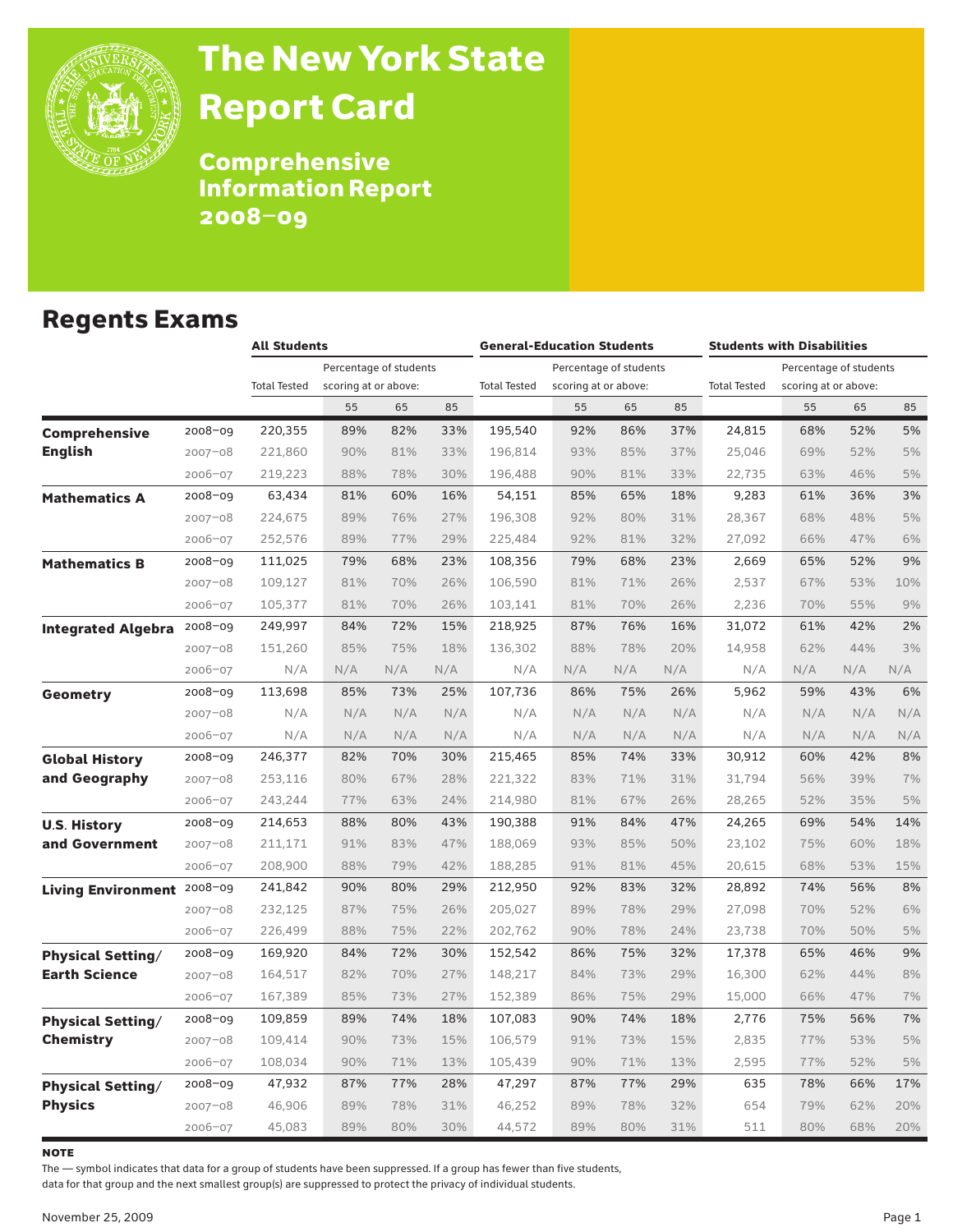### Regents Exams

|                      |             | <b>All Students</b>    |                                                |     |     | <b>General-Education Students</b> |                                                |     |     | <b>Students with Disabilities</b> |                                                |      |      |  |
|----------------------|-------------|------------------------|------------------------------------------------|-----|-----|-----------------------------------|------------------------------------------------|-----|-----|-----------------------------------|------------------------------------------------|------|------|--|
|                      |             | Total<br><b>Tested</b> | Percentage of students<br>scoring at or above: |     |     | Total<br>Tested                   | Percentage of students<br>scoring at or above: |     |     | Total<br>Tested                   | Percentage of students<br>scoring at or above: |      |      |  |
|                      |             |                        | 55                                             | 65  | 85  |                                   | 55                                             | 65  | 85  |                                   | 55                                             | 65   | 85   |  |
| <b>Comprehensive</b> | $2008 - 09$ | 17.076                 | 99%                                            | 97% | 65% | 16,832                            | 99%                                            | 97% | 65% | 244                               | 96%                                            | 91%  | 36%  |  |
| <b>French</b>        | $2007 - 08$ | 17,472                 | 99%                                            | 97% | 62% | 17,205                            | 99%                                            | 97% | 62% | 267                               | 94%                                            | 88%  | 30%  |  |
|                      | 2006-07     | 18,503                 | 99%                                            | 98% | 69% | 18,241                            | 99%                                            | 98% | 69% | 262                               | 98%                                            | 94%  | 36%  |  |
| <b>Comprehensive</b> | $2008 - 09$ | 2,076                  | 97%                                            | 92% | 57% | 2,018                             | 97%                                            | 93% | 58% | 58                                | 88%                                            | 76%  | 22%  |  |
| German               | $2007 - 08$ | 1.771                  | 99%                                            | 97% | 60% | 1,717                             | 99%                                            | 97% | 60% | 54                                | 98%                                            | 94%  | 39%  |  |
|                      | 2006-07     | 2,148                  | 99%                                            | 97% | 62% | 2,074                             | 99%                                            | 97% | 63% | 74                                | 95%                                            | 89%  | 32%  |  |
| <b>Comprehensive</b> | $2008 - 09$ | 149                    | 99%                                            | 99% | 79% | 135                               | 99%                                            | 99% | 79% | 14                                | 100%                                           | 100% | 86%  |  |
| <b>Hebrew</b>        | $2007 - 08$ | 176                    | 100%                                           | 99% | 73% | 167                               | 100%                                           | 99% | 72% | 9                                 | 100%                                           | 100% | 78%  |  |
|                      | 2006-07     | 124                    | 98%                                            | 98% | 77% | 119                               | 98%                                            | 97% | 76% | 5                                 | 100%                                           | 100% | 100% |  |
| Comprehensive        | $2008 - 09$ | 8,250                  | 99%                                            | 98% | 59% | 8,075                             | 99%                                            | 98% | 60% | 175                               | 98%                                            | 91%  | 36%  |  |
| <b>Italian</b>       | $2007 - 08$ | 7.884                  | 99%                                            | 98% | 60% | 7,721                             | 99%                                            | 98% | 61% | 163                               | 99%                                            | 92%  | 40%  |  |
|                      | 2006-07     | 7,949                  | 99%                                            | 98% | 65% | 7,760                             | 99%                                            | 98% | 66% | 189                               | 97%                                            | 93%  | 40%  |  |
| <b>Comprehensive</b> | $2008 - 09$ | 2,223                  | 99%                                            | 98% | 74% | 2,195                             | 99%                                            | 98% | 74% | 28                                | 96%                                            | 96%  | 39%  |  |
| Latin                | $2007 - 08$ | 2,185                  | 99%                                            | 97% | 67% | 2,142                             | 99%                                            | 98% | 68% | 43                                | 93%                                            | 86%  | 26%  |  |
|                      | 2006-07     | 2,161                  | 97%                                            | 95% | 65% | 2,123                             | 97%                                            | 95% | 66% | 38                                | 89%                                            | 87%  | 26%  |  |
| <b>Comprehensive</b> | $2008 - 09$ | 86,780                 | 98%                                            | 96% | 66% | 84,016                            | 98%                                            | 97% | 67% | 2,764                             | 95%                                            | 90%  | 45%  |  |
| <b>Spanish</b>       | $2007 - 08$ | 83,646                 | 98%                                            | 95% | 62% | 81,202                            | 98%                                            | 96% | 63% | 2,444                             | 93%                                            | 87%  | 43%  |  |
|                      | 2006-07     | 83,495                 | 99%                                            | 97% | 67% | 81,315                            | 99%                                            | 97% | 68% | 2,181                             | 97%                                            | 93%  | 45%  |  |

#### **NOTE**

The — symbol indicates that data for a group of students have been suppressed. If a group has fewer than five students,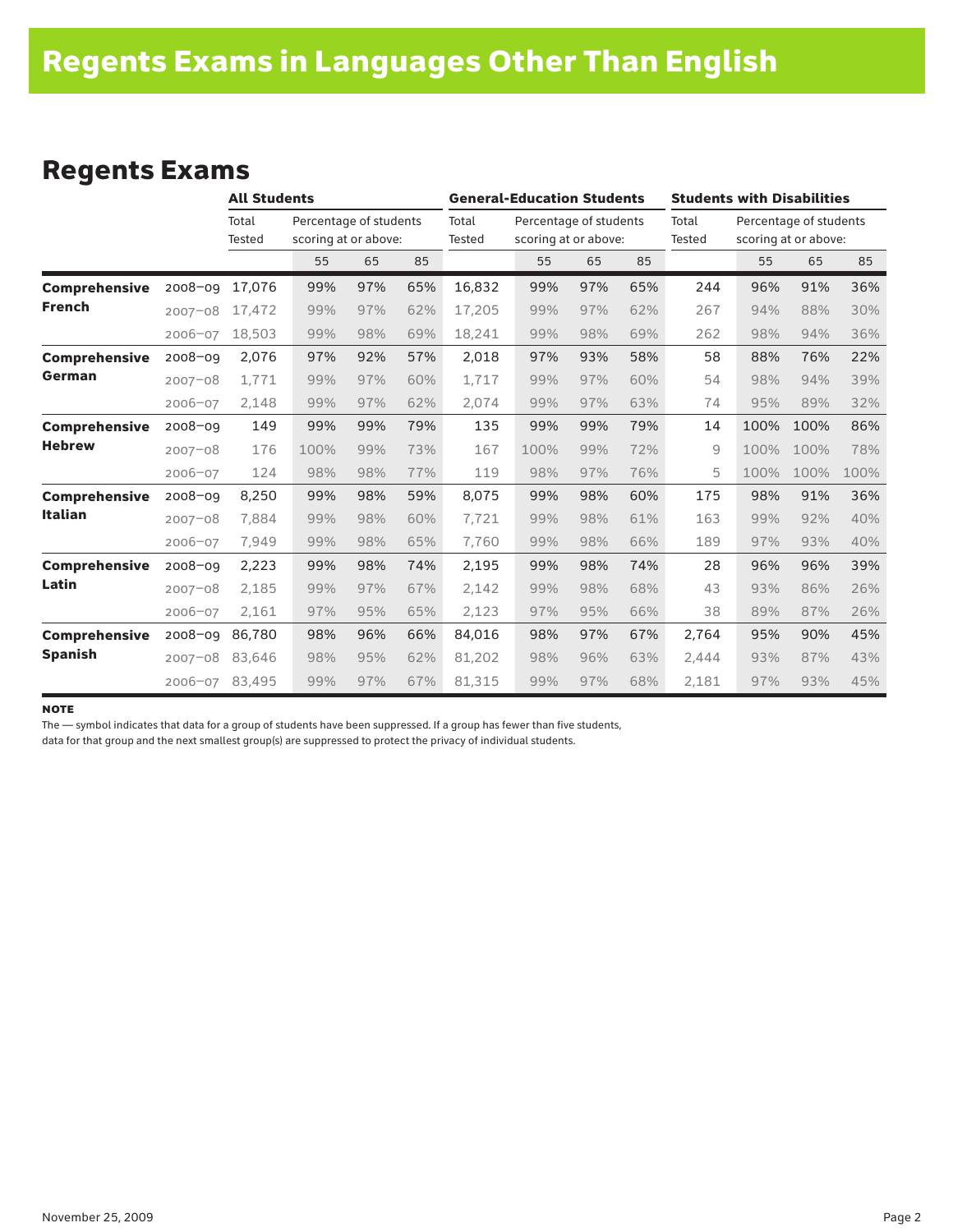### Regents Competency Tests

|                       |             | <b>All Students</b> |                        |                     |                        | <b>General-Education Students Students with Disabilities</b> |                        |  |
|-----------------------|-------------|---------------------|------------------------|---------------------|------------------------|--------------------------------------------------------------|------------------------|--|
|                       |             | <b>Total Tested</b> | <b>Percent Passing</b> | <b>Total Tested</b> | <b>Percent Passing</b> | <b>Total Tested</b>                                          | <b>Percent Passing</b> |  |
| <b>Mathematics</b>    | 2008-09     | 20,794              | 50%                    | 681                 | 64%                    | 20,113                                                       | 50%                    |  |
|                       | $2007 - 08$ | 18,454              | 41%                    | 656                 | 57%                    | 17,798                                                       | 40%                    |  |
|                       | 2006-07     | 17,406              | 48%                    | 1,419               | 55%                    | 15,987                                                       | 47%                    |  |
| <b>Science</b>        | $2008 - 09$ | 14,925              | 38%                    | 543                 | 54%                    | 14,382                                                       | 37%                    |  |
|                       | $2007 - 08$ | 16,914              | 42%                    | 661                 | 60%                    | 16,253                                                       | 41%                    |  |
|                       | 2006-07     | 16,660              | 44%                    | 1,430               | 49%                    | 15,230                                                       | 43%                    |  |
| <b>Reading</b>        | 2008-09     | 12,360              | 47%                    | 436                 | 66%                    | 11,924                                                       | 46%                    |  |
|                       | $2007 - 08$ | 12,453              | 51%                    | 549                 | 67%                    | 11,904                                                       | 50%                    |  |
|                       | 2006-07     | 13,212              | 54%                    | 1,220               | 63%                    | 11,992                                                       | 53%                    |  |
| <b>Writing</b>        | 2008-09     | 9,012               | 75%                    | 342                 | 82%                    | 8,670                                                        | 74%                    |  |
|                       | $2007 - 08$ | 9,330               | 72%                    | 373                 | 82%                    | 8,957                                                        | 72%                    |  |
|                       | 2006-07     | 10,930              | 73%                    | 964                 | 79%                    | 9,966                                                        | 72%                    |  |
| <b>Global Studies</b> | 2008-09     | 16,039              | 32%                    | 845                 | 39%                    | 15,194                                                       | 31%                    |  |
|                       | $2007 - 08$ | 13,818              | 29%                    | 805                 | 41%                    | 13,013                                                       | 29%                    |  |
|                       | 2006-07     | 14,501              | 34%                    | 1,569               | 42%                    | 12,932                                                       | 33%                    |  |
| <b>U.S. History</b>   | $2008 - 09$ | 7,503               | 34%                    | 400                 | 45%                    | 7,103                                                        | 33%                    |  |
| and Government        | $2007 - 08$ | 7,795               | 35%                    | 549                 | 44%                    | 7,246                                                        | 35%                    |  |
|                       | 2006-07     | 8,731               | 47%                    | 1,244               | 54%                    | 7,487                                                        | 46%                    |  |

#### **NOTE**

The — symbol indicates that data for a group of students have been suppressed. If a group has fewer than five students,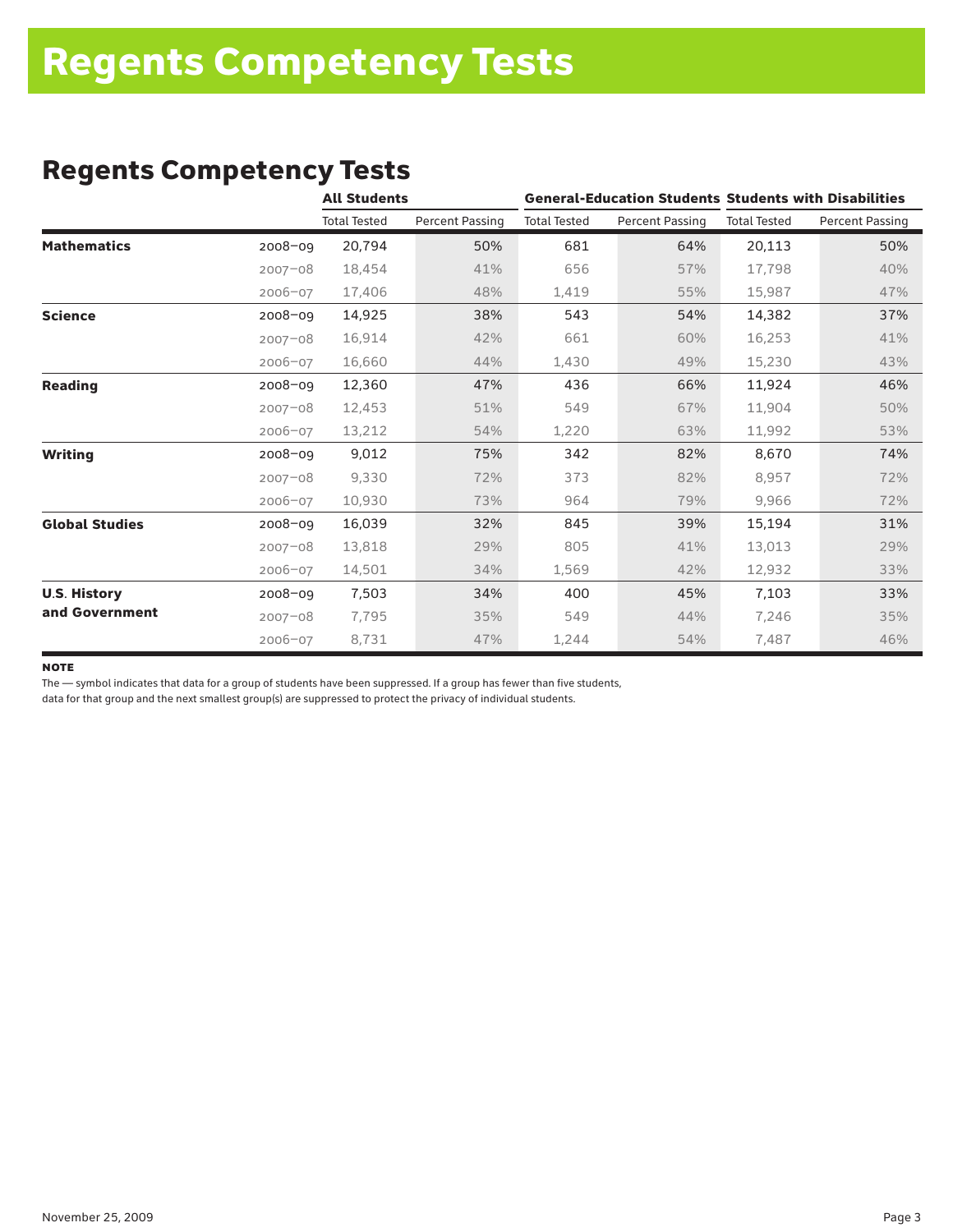| <b>Second Language Proficiency Examinations</b> |
|-------------------------------------------------|
|-------------------------------------------------|

|                |             | <b>All Students</b> |                 | <b>General-Education Students Students with Disabilities</b> |                 |                     |                        |  |  |
|----------------|-------------|---------------------|-----------------|--------------------------------------------------------------|-----------------|---------------------|------------------------|--|--|
|                |             | <b>Total Tested</b> | Percent Passing | <b>Total Tested</b>                                          | Percent Passing | <b>Total Tested</b> | <b>Percent Passing</b> |  |  |
| French         | $2008 - 09$ | 20,058              | 92%             | 19,210                                                       | 93%             | 848                 | 72%                    |  |  |
|                | $2007 - 08$ | 17,038              | 93%             | 16,234                                                       | 94%             | 804                 | 75%                    |  |  |
|                | $2006 - 07$ | 17,695              | 93%             | 16,885                                                       | 94%             | 810                 | 75%                    |  |  |
| German         | 2008-09     | 1,746               | 93%             | 1,658                                                        | 94%             | 88                  | 78%                    |  |  |
|                | $2007 - 08$ | 1,718               | 95%             | 1,631                                                        | 96%             | 87                  | 74%                    |  |  |
|                | $2006 - 07$ | 1,694               | 96%             | 1,604                                                        | 96%             | 90                  | 89%                    |  |  |
| <b>Italian</b> | $2008 - 09$ | 9,278               | 94%             | 8,864                                                        | 95%             | 414                 | 81%                    |  |  |
|                | $2007 - 08$ | 8,136               | 94%             | 7,734                                                        | 95%             | 402                 | 82%                    |  |  |
|                | $2006 - 07$ | 7,845               | 94%             | 7,509                                                        | 94%             | 336                 | 79%                    |  |  |
| Latin          | 2008-09     | 1,837               | 89%             | 1,756                                                        | 90%             | 81                  | 73%                    |  |  |
|                | $2007 - 08$ | 1,525               | 92%             | 1,454                                                        | 93%             | 71                  | 79%                    |  |  |
|                | $2006 - 07$ | 1,501               | 93%             | 1,435                                                        | 94%             | 66                  | 77%                    |  |  |
| <b>Spanish</b> | $2008 - 09$ | 93,913              | 91%             | 87,958                                                       | 92%             | 5,955               | 70%                    |  |  |
|                | $2007 - 08$ | 72,785              | 92%             | 67,749                                                       | 93%             | 5,036               | 75%                    |  |  |
|                | 2006-07     | 72,836              | 92%             | 68,190                                                       | 93%             | 4,646               | 73%                    |  |  |

#### **NOTE**

The — symbol indicates that data for a group of students have been suppressed. If a group has fewer than five students,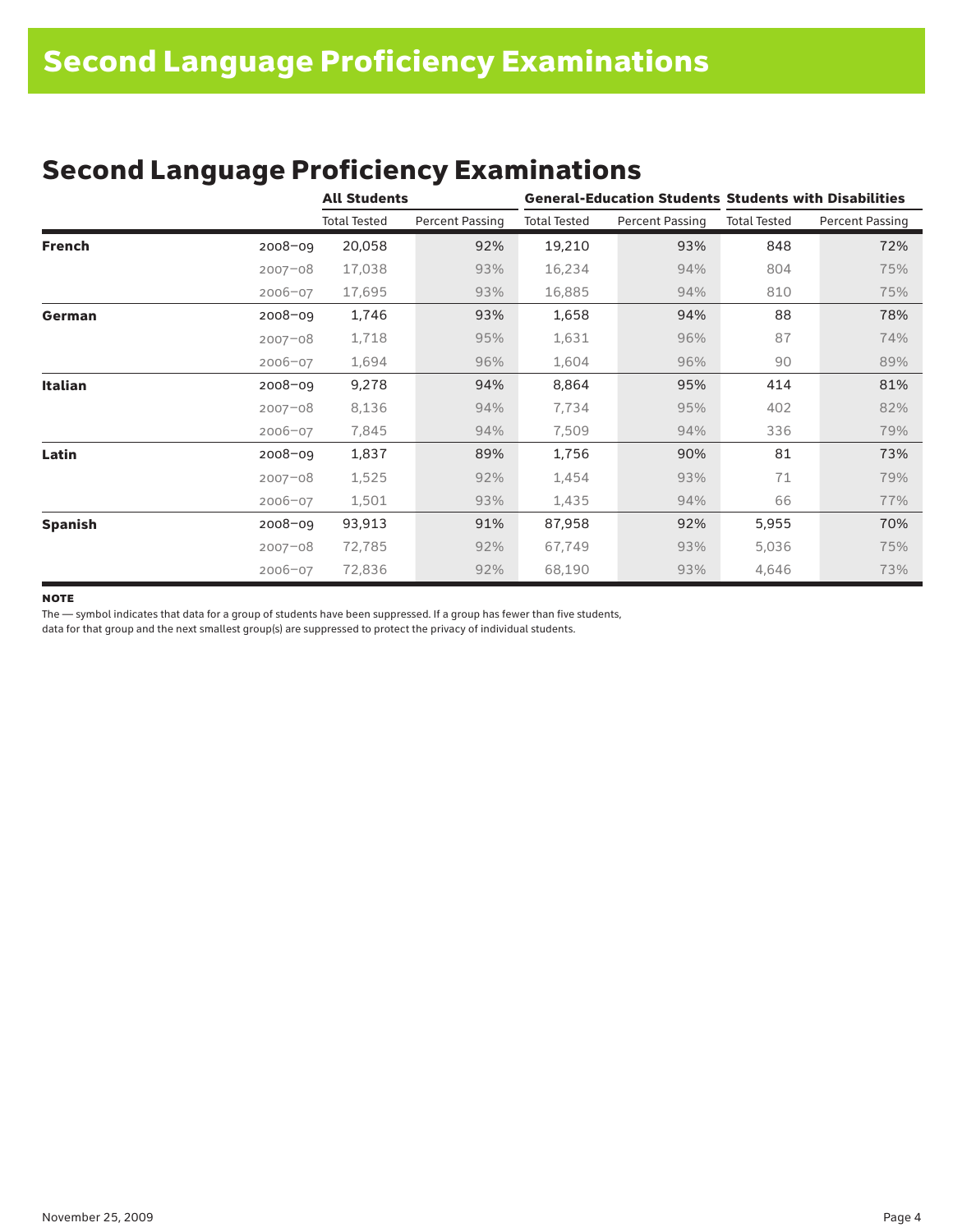### New York State English as a Second Language Achievement Test (NYSESLAT)

|                                   |                | <b>All Students</b> |     |                             |     |       | <b>General-Education Students</b> |     |                             |     |       | <b>Students with Disabilities</b> |     |                             |     |       |
|-----------------------------------|----------------|---------------------|-----|-----------------------------|-----|-------|-----------------------------------|-----|-----------------------------|-----|-------|-----------------------------------|-----|-----------------------------|-----|-------|
|                                   |                | Total               |     | Percent of students scoring |     |       | Total                             |     | Percent of students scoring |     |       | Total                             |     | Percent of students scoring |     |       |
|                                   |                | Tested              |     | in each performance level:  |     |       | Tested                            |     | in each performance level:  |     |       | Tested                            |     | in each performance level:  |     |       |
|                                   |                |                     |     | Begin. Interm. Adv.         |     | Prof. |                                   |     | Begin. Interm. Adv.         |     | Prof. |                                   |     | Begin. Interm. Adv.         |     | Prof. |
| <b>Listening</b>                  | 2008-09        | 50,221              | 5%  | 19%                         | 42% | 34%   | 43,529                            | 5%  | 17%                         | 42% | 36%   | 6,692                             | 6%  | 30%                         | 44% | 19%   |
| and                               | $2007 - 08$    | 50,311              | 4%  | 20%                         | 44% | 32%   | 43,434                            | 4%  | 18%                         | 44% | 34%   | 6,877                             | 5%  | 31%                         | 45% | 19%   |
| <b>Speaking</b><br>$(Grades K-1)$ | $2006 - 07$    | 50,594              | 5%  | 22%                         | 43% | 30%   | 45,438                            | 5%  | 21%                         | 43% | 31%   | 5,156                             | 7%  | 33%                         | 43% | 17%   |
| <b>Reading</b>                    | $2008 - 09$    | 50,184              | 31% | 28%                         | 19% | 21%   | 43,512                            | 29% | 28%                         | 20% | 23%   | 6,672                             | 48% | 28%                         | 14% | 10%   |
| and Writing                       | $2007 - 08$    | 50,291              | 29% | 33%                         | 21% | 18%   | 43,417                            | 26% | 33%                         | 22% | 19%   | 6,874                             | 47% | 32%                         | 13% | 8%    |
| $(Grades K-1)$                    | 2006-07        | 50,389              | 32% | 32%                         | 21% | 14%   | 45,316                            | 31% | 33%                         | 22% | 15%   | 5,073                             | 50% | 30%                         | 14% | 7%    |
| Listening                         | $2008 - 09$    | 60,069              | 3%  | 6%                          | 33% | 58%   | 47,527                            | 3%  | 6%                          | 30% | 61%   | 12,542                            | 1%  | 8%                          | 46% | 45%   |
| and                               | $2007 - 08$    | 59,495              | 3%  | 6%                          | 39% | 52%   | 47,165                            | 3%  | 6%                          | 35% | 56%   | 12,330                            | 2%  | 8%                          | 51% | 39%   |
| <b>Speaking</b><br>$(Grades 2-4)$ | $2006 - 07$    | 57,611              | 4%  | 9%                          | 47% | 40%   | 47,450                            | 4%  | 9%                          | 45% | 42%   | 10,161                            | 3%  | 12%                         | 57% | 28%   |
| <b>Reading</b>                    | 2008-09 60,033 |                     | 13% | 29%                         | 41% | 17%   | 47,511                            | 10% | 26%                         | 43% | 20%   | 12,522                            | 23% | 40%                         | 30% | 7%    |
| and Writing                       | $2007 - 08$    | 59,483              | 14% | 28%                         | 38% | 20%   | 47,162                            | 11% | 25%                         | 41% | 23%   | 12,321                            | 25% | 37%                         | 30% | 8%    |
| (Grades $2-4$ )                   | 2006-07        | 57,400              | 13% | 28%                         | 37% | 23%   | 47,364                            | 10% | 25%                         | 39% | 26%   | 10,036                            | 23% | 38%                         | 29% | 9%    |
| <b>Listening</b>                  | 2008-09        | 27,307              | 6%  | 10%                         | 43% | 41%   | 19,874                            | 8%  | 11%                         | 39% | 43%   | 7,433                             | 3%  | 7%                          | 52% | 38%   |
| and                               | 2007-08 26,254 |                     | 7%  | 12%                         | 44% | 37%   | 19,479                            | 9%  | 12%                         | 41% | 39%   | 6,775                             | 3%  | 11%                         | 53% | 33%   |
| <b>Speaking</b><br>$(Grades 5-6)$ | 2006-07 24,995 |                     | 8%  | 14%                         | 42% | 36%   | 19,785                            | 9%  | 14%                         | 39% | 37%   | 5,210                             | 4%  | 13%                         | 51% | 32%   |
| <b>Reading</b>                    | 2008-09 27,295 |                     | 14% | 22%                         | 37% | 28%   | 19,872                            | 14% | 18%                         | 36% | 32%   | 7,423                             | 15% | 31%                         | 39% | 15%   |
| and Writing                       | 2007-08 26,252 |                     | 16% | 21%                         | 39% | 24%   | 19,479                            | 15% | 18%                         | 39% | 28%   | 6,773                             | 20% | 29%                         | 40% | 11%   |
| $(Grades 5-6)$                    | 2006-07        | 24,877              | 16% | 28%                         | 38% | 19%   | 19,728                            | 15% | 25%                         | 38% | 21%   | 5,149                             | 18% | 38%                         | 35% | 9%    |
| <b>Listening</b>                  | 2008-09 24,143 |                     | 7%  | 15%                         | 30% | 49%   | 18,739                            | 8%  | 17%                         | 28% | 48%   | 5,404                             | 3%  | 9%                          | 37% | 51%   |
| and                               | 2007-08 23,126 |                     | 7%  | 16%                         | 32% | 44%   | 18,513                            | 8%  | 18%                         | 30% | 44%   | 4,613                             | 3%  | 11%                         | 42% | 43%   |
| <b>Speaking</b><br>$(Grades 7-8)$ | 2006-07 22,859 |                     | 9%  | 18%                         | 33% | 39%   | 19,381                            | 10% | 19%                         | 32% | 39%   | 3,478                             | 5%  | 13%                         | 44% | 38%   |
| <b>Reading</b>                    | 2008-09 24,128 |                     | 23% | 34%                         | 24% | 19%   | 18,736                            | 23% | 31%                         | 24% | 22%   | 5,392                             | 22% | 44%                         | 23% | 11%   |
| and Writing                       | 2007-08 23,122 |                     | 26% | 34%                         | 27% | 14%   | 18.513                            | 25% | 32%                         | 28% | 16%   | 4,609                             | 29% | 44%                         | 22% | 5%    |
| $(Grades 7-8)$                    | 2006-07        | 22,710              | 27% | 34%                         | 27% | 12%   | 19,299                            | 27% | 32%                         | 28% | 13%   | 3,411                             | 28% | 45%                         | 22% | 5%    |
| Listening                         | 2008-09        | 40,800              | 10% | 27%                         | 24% | 39%   | 36,080                            | 10% | 28%                         | 24% | 38%   | 4,720                             | 8%  | 20%                         | 26% | 46%   |
| and                               | 2007-08 38,553 |                     | 11% | 29%                         | 22% | 38%   | 34,640                            | 11% | 29%                         | 22% | 38%   | 3,913                             | 10% | 22%                         | 24% | 43%   |
| <b>Speaking</b>                   | 2006-07 36,573 |                     | 13% | 35%                         | 26% | 27%   | 34,125                            | 13% | 35%                         | 26% | 26%   | 2,448                             | 12% | 24%                         | 30% | 34%   |
| <b>(Grades</b><br>$9 - 12)$       |                |                     |     |                             |     |       |                                   |     |                             |     |       |                                   |     |                             |     |       |
| <b>Reading</b>                    | 2008-09 40,775 |                     | 15% | 47%                         | 23% | 15%   | 36,071                            | 15% | 46%                         | 23% | 16%   | 4,704                             | 22% | 49%                         | 19% | 10%   |
| and Writing                       | 2007-08 38,541 |                     | 12% | 48%                         | 25% | 14%   | 34,631                            | 11% | 48%                         | 26% | 15%   | 3,910                             | 22% | 51%                         | 21% | 7%    |
| <b>(Grades</b><br>$9 - 12$        | 2006-07 35,811 |                     | 13% | 46%                         | 25% | 17%   | 33,513                            | 12% | 45%                         | 25% | 17%   | 2,298                             | 18% | 46%                         | 26% | 10%   |

#### **NOTE**

The — symbol indicates that data for a group of students have been suppressed. If a group has fewer than five students,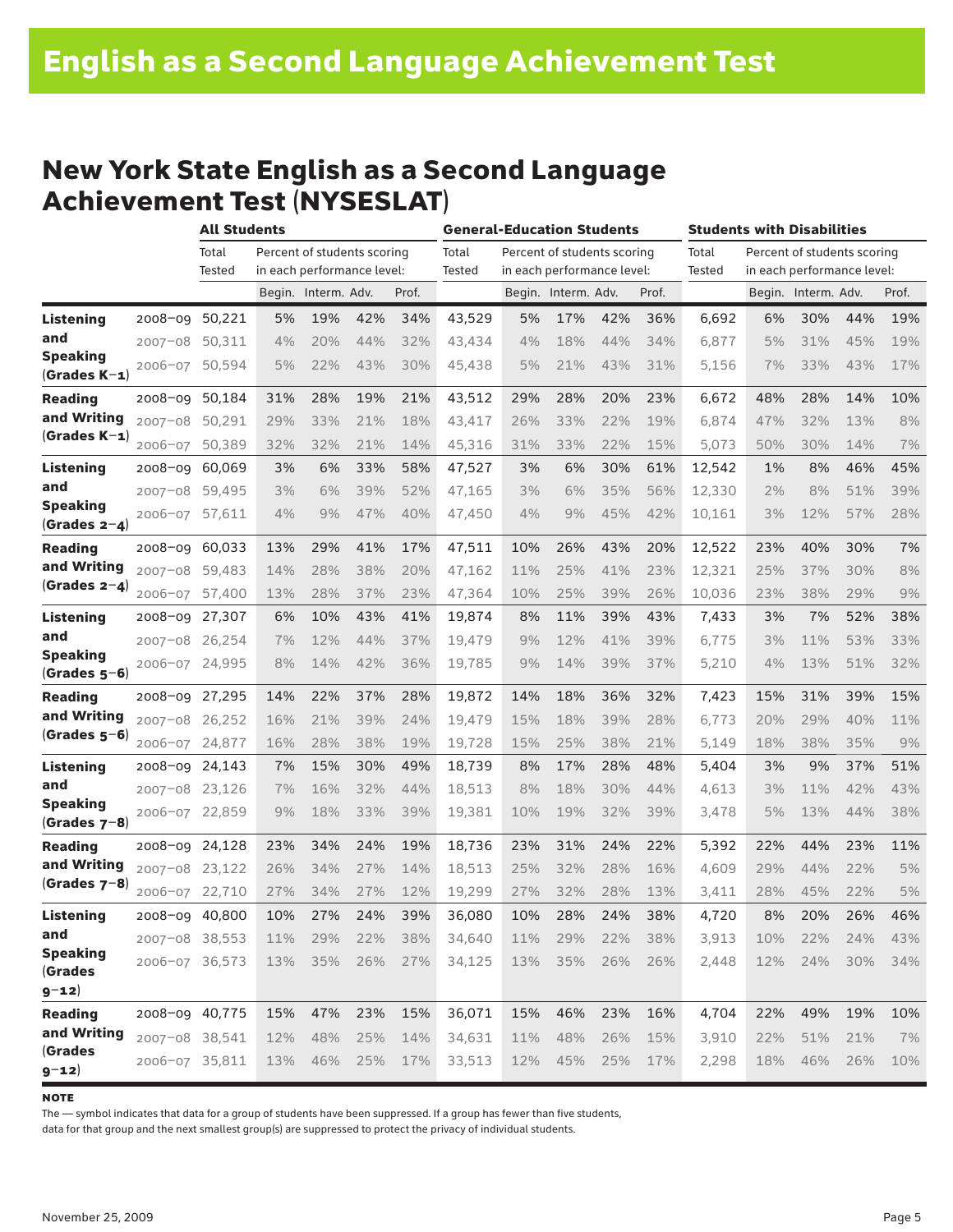# Elementary/Middle-Level Social Studies 2008–09

|                         |                 | <b>All Students</b>                         |  |  |                |  | <b>General-Education Students</b>                              |    |  |  |                 |                                             | <b>Students with</b><br><b>Disabilities</b> |  |  |                |  |
|-------------------------|-----------------|---------------------------------------------|--|--|----------------|--|----------------------------------------------------------------|----|--|--|-----------------|---------------------------------------------|---------------------------------------------|--|--|----------------|--|
|                         | Total<br>Tested | Percentage of students<br>scoring at level: |  |  |                |  | Percentage of students<br>Total<br>scoring at level:<br>Tested |    |  |  | Total<br>Tested | Percentage of students<br>scoring at level: |                                             |  |  |                |  |
|                         |                 |                                             |  |  | 4              |  |                                                                |    |  |  | $\overline{4}$  |                                             |                                             |  |  | $\overline{4}$ |  |
| <b>Elementary Level</b> | 198.401         | 8%                                          |  |  | 6% 41% 45%     |  | 166,070                                                        | 5% |  |  | 5% 40% 51%      | 32.331 26% 13% 47% 14%                      |                                             |  |  |                |  |
| <b>Middle Level</b>     | 205.459         |                                             |  |  | 6% 31% 43% 20% |  | 174.866                                                        |    |  |  | 4% 27% 46% 23%  | 30.593                                      | 19% 51% 27%                                 |  |  | 3%             |  |

### 2005 Total Cohort Performance on Regents Exams After Four Years

|                                        | <b>All Students</b> |                                    |     |              | <b>General-Education Students</b>                       |           |     |              | <b>Students with Disabilities</b> |                                    |     |              |  |
|----------------------------------------|---------------------|------------------------------------|-----|--------------|---------------------------------------------------------|-----------|-----|--------------|-----------------------------------|------------------------------------|-----|--------------|--|
|                                        | Cohort<br>Enrollm   | Percentage of<br>students scoring: |     |              | Cohort<br>Enrollm<br>Percentage of<br>students scoring: |           |     |              | ohort<br>5<br>ិ ក្ន               | Percentage of<br>students scoring: |     |              |  |
|                                        |                     | $55 - 64$                          |     | 65-84 85-100 |                                                         | $55 - 64$ |     | 65-84 85-100 |                                   | $55 - 64$                          |     | 65-84 85-100 |  |
| <b>Global History</b><br>and Geography | 224.902             | 8%                                 | 45% | 26%          | 192,821                                                 | 7%        | 47% | 30%          | 32.081                            | 11%                                | 28% | 4%           |  |
| <b>U.S. History</b><br>and Government  | 224.902             | 4%                                 | 31% | 43%          | 192,821                                                 | 4%        | 31% | 48%          | 32.081                            | 8%                                 | 26% | 12%          |  |
| <b>Science</b>                         | 224,902             | 7%                                 | 47% | 28%          | 192,821                                                 | 6%        | 49% | 32%          | 32,081                            | 11%                                | 33% | 5%           |  |

# New York State Alternate Assessments (NYSAA) 2008–09

| All Students            |        |                            |           |     |     |  |  |  |  |
|-------------------------|--------|----------------------------|-----------|-----|-----|--|--|--|--|
|                         | Total  | Number of students scoring |           |     |     |  |  |  |  |
|                         | Tested |                            | at Level: |     |     |  |  |  |  |
|                         |        | 1                          | 2         | 3   | 4   |  |  |  |  |
| <b>Elementary Level</b> |        |                            |           |     |     |  |  |  |  |
| <b>Social Studies</b>   | 2,487  | 8%                         | 11%       | 18% | 63% |  |  |  |  |
| <b>Middle Level</b>     |        |                            |           |     |     |  |  |  |  |
| Social Studies          | 2,526  | 8%                         | 6%        | 28% | 60% |  |  |  |  |
| <b>Secondary Level</b>  |        |                            |           |     |     |  |  |  |  |
| English Language Arts   | 2,682  | 4%                         | 6%        | 20% | 70% |  |  |  |  |
| <b>Mathematics</b>      | 2,683  | 1%                         | 10%       | 33% | 56% |  |  |  |  |
| Social Studies          | 2,672  | 8%                         | 6%        | 24% | 61% |  |  |  |  |
| Science                 | 2,679  | 2%                         | 9%        | 17% | 72% |  |  |  |  |

All Canada

The New York State Alternate Assessment (NYSAA) is for students with severe cognitive disabilities. Results for students taking the NYSAA in English language arts, mathematics, and science at the elementary and middle levels are available in the *Accountability and Overview Report* part of *The New York State Report Card*.

The — symbol indicates that data for a group of students have been suppressed. If a group has fewer than five students,

**NOTE**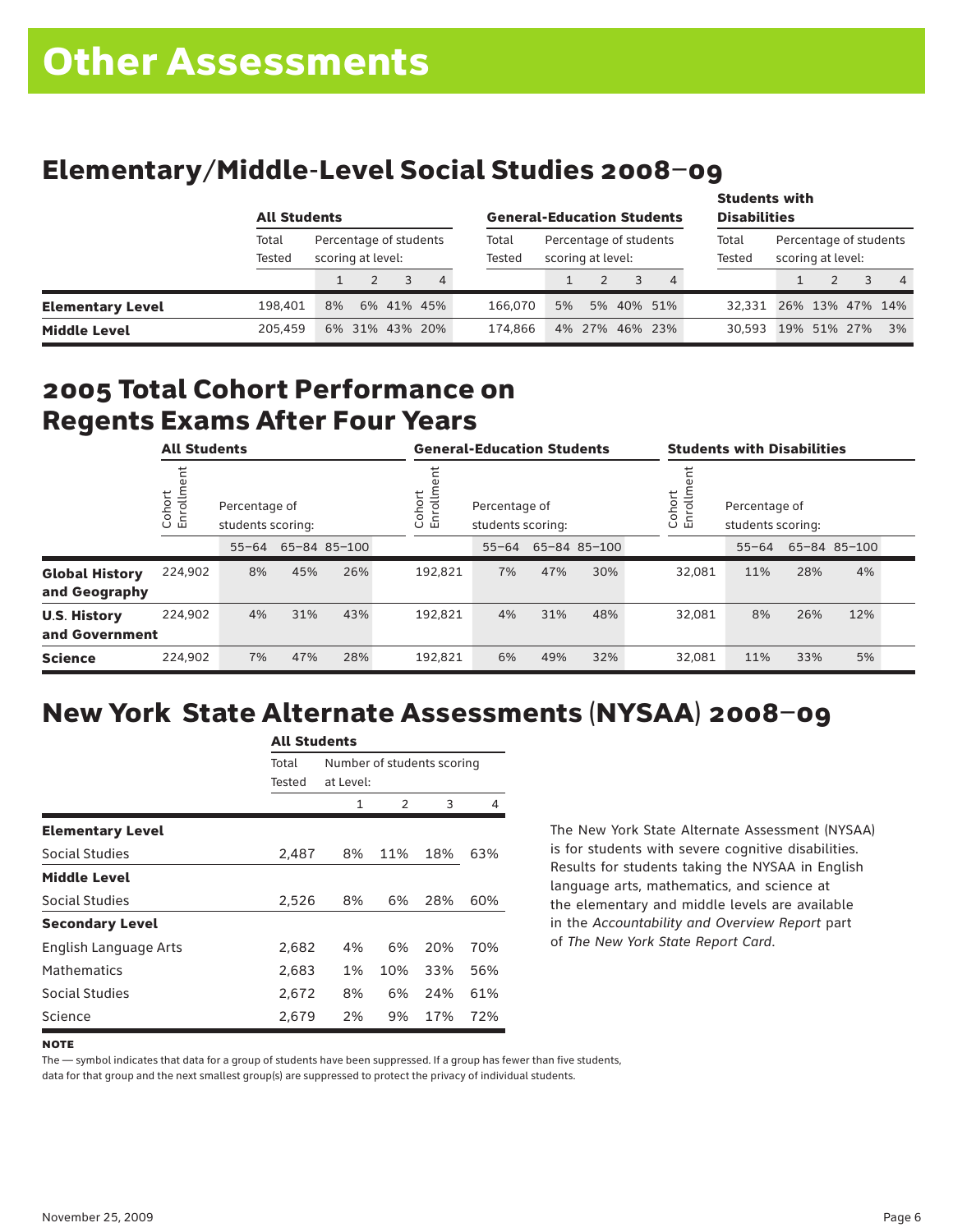## High School Completers

|                                    |             | <b>All Students</b>   |                            |                       | <b>General-Education Students</b> | <b>Students with Disabilities</b> |                            |  |
|------------------------------------|-------------|-----------------------|----------------------------|-----------------------|-----------------------------------|-----------------------------------|----------------------------|--|
|                                    |             | Number<br>of Students | Percentage<br>of Graduates | Number<br>of Students | Percentage<br>of Graduates        | Number<br>of Students             | Percentage<br>of Graduates |  |
| <b>Total Graduates</b>             | $2008 - 09$ | 180,154               |                            | 164,147               |                                   | 16,007                            |                            |  |
|                                    | $2007 - 08$ | 174,443               |                            | 159,239               |                                   | 15,204                            |                            |  |
|                                    | 2006-07     | 165,910               |                            | 153,594               |                                   | 12,316                            |                            |  |
| <b>Receiving a Regents Diploma</b> | $2008 - 09$ | 146,114               | 81%                        | 138,406               | 84%                               | 7,708                             | 48%                        |  |
|                                    | $2007 - 08$ | 139,276               | 80%                        | 132,276               | 83%                               | 7,000                             | 46%                        |  |
|                                    | $2006 - 07$ | 131,709               | 79%                        | 125,832               | 82%                               | 5,877                             | 48%                        |  |
| <b>Receiving a Regents Diploma</b> | $2008 - 09$ | 68,159                | 38%                        | 67,156                | 41%                               | 1,003                             | 6%                         |  |
| with Advanced Designation          | $2007 - 08$ | 68,971                | 40%                        | 67,946                | 43%                               | 1,025                             | 7%                         |  |
|                                    | 2006-07     | 64,983                | 39%                        | 64,106                | 42%                               | 877                               | 7%                         |  |
| <b>Receiving an</b>                | $2008 - 09$ | 5,842                 | N/A                        | N/A                   | N/A                               | 5,796                             | N/A                        |  |
| <b>Individualized Education</b>    | $2007 - 08$ | 6,156                 | N/A                        | N/A                   | N/A                               | 6,097                             | N/A                        |  |
| Program (IEP) Diploma              | $2006 - 07$ | 5,595                 | N/A                        | N/A                   | N/A                               | 5,116                             | N/A                        |  |

NOTE Students receiving Regents diplomas and Regents diplomas with advanced designation are considered graduates; recipients of IEP diplomas are not.

# High School Noncompleters

|                              |             | <b>All Students</b>   |                           |                       | <b>General-Education Students</b> | <b>Students with Disabilities</b> |                           |
|------------------------------|-------------|-----------------------|---------------------------|-----------------------|-----------------------------------|-----------------------------------|---------------------------|
|                              |             | Number<br>of Students | Percentage<br>of Students | Number<br>of Students | Percentage<br>of Students         | Number<br>of Students             | Percentage<br>of Students |
| <b>Dropped Out</b>           | $2008 - 09$ | 30,081                | 2.7%                      | 22,599                | 2.4%                              | 7,482                             | 4.2%                      |
|                              | $2007 - 08$ | 32,602                | 2.9%                      | 24,475                | 2.6%                              | 8,127                             | 4.5%                      |
|                              | $2006 - 07$ | 35,730                | 3.2%                      | 30,589                | 3.2%                              | 5,141                             | 3.2%                      |
| <b>Entered Approved High</b> | $2008 - 09$ | 7,370                 | 0.7%                      | 5,643                 | 0.6%                              | 1,727                             | 1.0%                      |
| <b>School Equivalency</b>    | $2007 - 08$ | 5,578                 | 0.5%                      | 3,817                 | 0.4%                              | 1.761                             | 1.0%                      |
| <b>Preparation Program</b>   | 2006-07     | 2,999                 | 0.3%                      | 2,313                 | 0.2%                              | 686                               | 0.4%                      |
| <b>Total Noncompleters</b>   | $2008 - 09$ | 37,451                | 3.4%                      | 28,242                | 3.0%                              | 9,209                             | 5.2%                      |
|                              | $2007 - 08$ | 38,180                | 3.4%                      | 28,292                | 3.0%                              | 9,888                             | 5.5%                      |
|                              | $2006 - 07$ | 38,729                | 3.5%                      | 32,902                | 3.4%                              | 5,827                             | 3.7%                      |

### Post-secondary Plans of 2008–09 Completers

|                                | <b>All Students</b>   |                           |                       | <b>General-Education Students</b> | <b>Students with Disabilities</b> |                           |  |
|--------------------------------|-----------------------|---------------------------|-----------------------|-----------------------------------|-----------------------------------|---------------------------|--|
|                                | Number<br>of Students | Percentage<br>of Students | Number<br>of Students | Percentage<br>of Students         | Number<br>of Students             | Percentage<br>of Students |  |
| To 4-year College              | 86,885                | 47%                       | 83,614                | 51%                               | 3.271                             | 15%                       |  |
| To 2-year College              | 59,009                | 32%                       | 51,033                | 31%                               | 7,976                             | 37%                       |  |
| <b>To Other Post-secondary</b> | 2,655                 | 1%                        | 1,644                 | $1\%$                             | 1,011                             | 5%                        |  |
| <b>To the Military</b>         | 2,989                 | 2%                        | 2,565                 | 2%                                | 424                               | 2%                        |  |
| <b>To Employment</b>           | 11.197                | 6%                        | 7,441                 | 5%                                | 3.756                             | 17%                       |  |
| <b>To Adult Services</b>       | 981                   | 1%                        | 44                    | 0%                                | 937                               | 4%                        |  |
| <b>To Other Known Plans</b>    | 1,565                 | 1%                        | 1,042                 | $1\%$                             | 523                               | 2%                        |  |
| <b>Plan Unknown</b>            | 20,715                | 11%                       | 16,810                | 10%                               | 3.905                             | 18%                       |  |